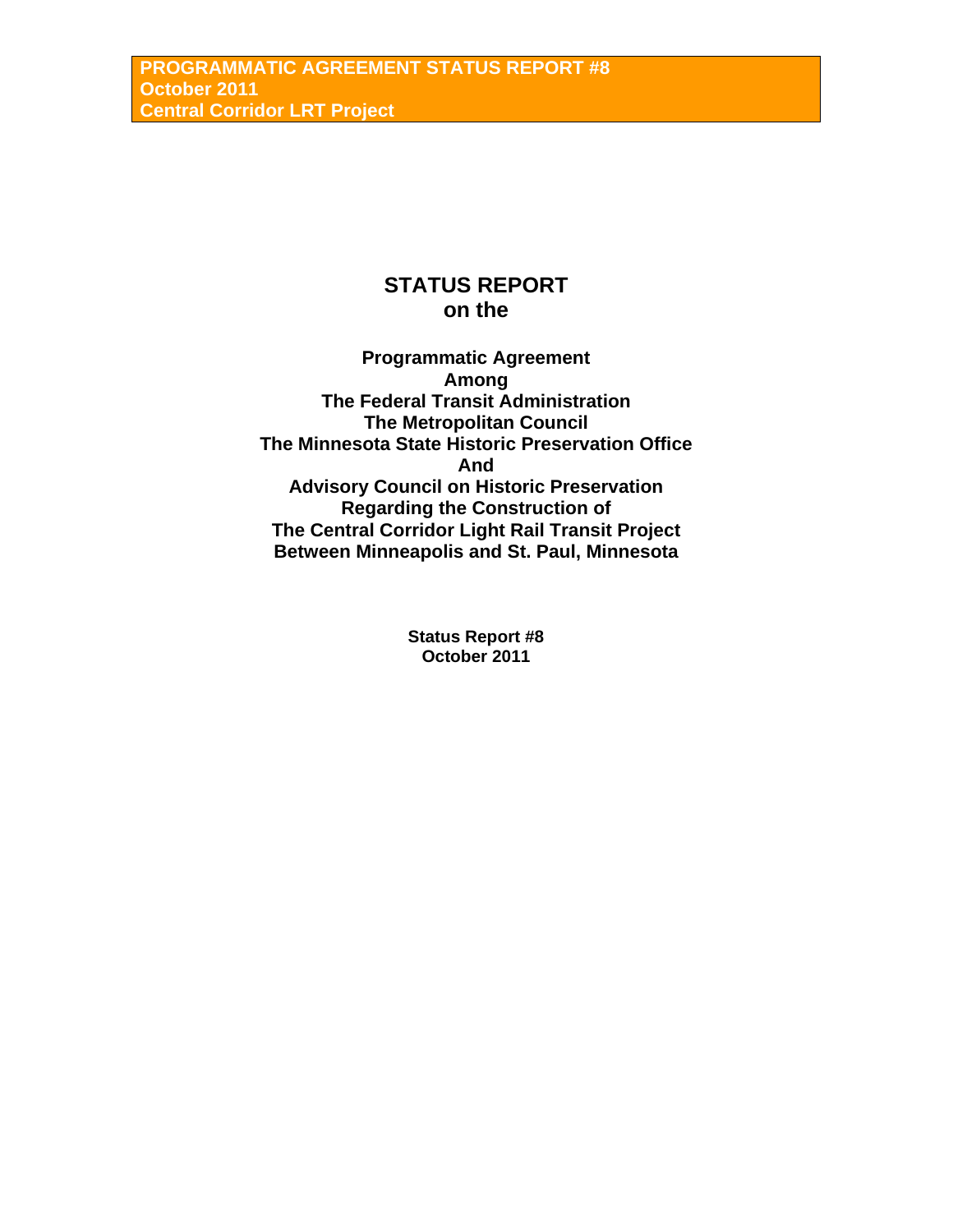#### **INTRODUCTION**

The Central Corridor Light Rail Transit (LRT) project is an approximately 11-mile LRT line that will serve the Minneapolis and St. Paul downtown areas, as well as the University of Minnesota (U of M) and the State Capitol complex. In downtown Minneapolis, it will integrate with the Hiawatha LRT line. There will be 23 stations along the line, including five shared with the existing Hiawatha LRT and an operations and maintenance facility will be constructed as part of the project in downtown St. Paul.

This Status Report covers the period from July 1, 2011 to September 30, 2011.

### **STIPULATION I: PROJECT DESIGN DEVELOPMENT**

The obligations of Stipulation I of the CCLRT Programmatic Agreement are complete with submittal of the final set of design plans for the Operations and Maintenance Facility (as reported in Status Report #5).

#### **STIPULATION II: DESIGN OF FUTURE STATIONS AT HAMLINE, VICTORIA AND WESTERN**

The obligations of Stipulation II of the CCLRT Programmatic Agreement are complete with submittal of the final design plans for the stations at Hamline Avenue, Victorian Street, and Western Avenue (reported in Status Report #3) and MnSHPO findings that the plans were consistent with the Secretary of Interior Standards (as reported in Status Report #4).

## **STIPULATION III: ARCHAEOLOGY**

There have been no actions pertaining to this stipulation in the reporting period.

## **STIPULATION IV: RESOLUTION OF ADVERSE EFFECTS**

As of the date of the completion of this Status Report, MnSHPO has made adverse effects findings for four historic properties and/or districts – the St. Paul Urban Renewal Historic District, the State Capitol Mall Historic District, the St. Paul Union Depot, and the Lowertown Historic District.

St. Paul Union Depot: As previously reported, a final Mitigation Plan addressing adverse effects of the CCLRT project to the St. Paul Union Depot has been approved by MnSHPO and circulated to parties to the Programmatic Agreement. Implementation of the Mitigation Plan will occur as part of Civil East construction activities and is expected to be completed in 2013.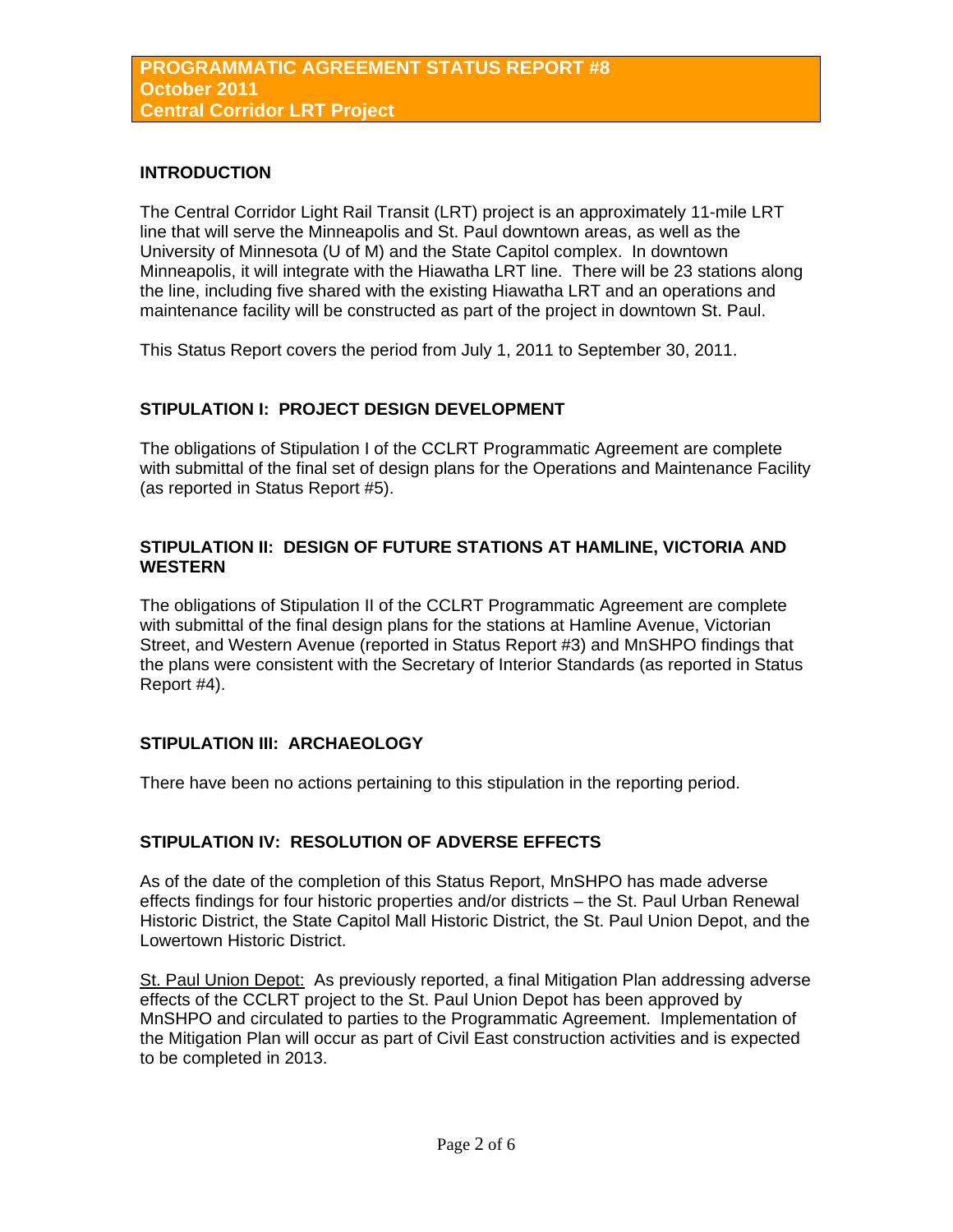#### **PROGRAMMATIC AGREEMENT STATUS REPORT #8 October 2011 Central Corridor LRT Project**

State Capitol Mall Historic District: A final mitigation plan was circulated to MnSHPO and all parties on February 25, 2010. Implementation of the mitigation plans is anticipated to be complete in 2011.

St. Paul Urban Renewal Historic District: Mitigation for effects to the St. Paul Urban Renewal Historic District was documented in the Programmatic Agreement and is reported under Stipulation VII.

Lowertown Historic District: A final mitigation plan addressing adverse effects of the CCLRT Operations and Maintenance Facility to the Lowertown Historic District was circulated to parties to the Programmatic Agreement in June. The primary focus of this Plan is development of new Lowertown Historic District Guidelines administered by the St. Paul HPC. During the month of July, CCPO staff met with staff from HPC and it was determined the most advantageous means of proceeding with developing design guidelines would be for Met Council to enter into a subordinate funding agreement (SFA) with the City, allowing the City (HPC) to be the holder of the contract. A sub-recipient form was subsequently sent to HPC (July 2011) for their completion and signature prior to routing for signature through the Met Council.

### **STIPULATION V: NOISE AND VIBRATION ASSESSMENT AND MITIGATION**

The obligations of Stipulation V of the CCLRT Programmatic Agreement are complete with submittal of the final copy of the Vibration Noise Management Remediation Plan (VNMRP) as reported in Status Report #4 and completion of consultation with property owners, as reported in Status Report #5.

## **STIPULATION VI: PARKING AND TRAFFIC**

Stipulation VI.A: There have been no actions pertaining to this stipulation in the reporting period.

Stipulation VI.B: There have been no actions pertaining to this stipulation in the reporting period.

Stipulation VI.C: Reporting on the status of the implementation of parking mitigation is now taking place on a monthly basis as required by the FTA's Finding of No Significant Impacts for the Supplemental Environmental Assessment assessing impacts of CCLRT construction on businesses, which was published in March 2011. A copy of the monthly business mitigation status report can be found at [www.centralcorridor.org.](http://www.centralcorridor.org/)

#### **STIPULATION VII: RECORDATION OF CEDAR STREET AND REDEVELOPMENT DESIGN GUIDLELINES**

360 Cedar Street Recordation*:* The provisions of this stipulation were completed and documented in a letter dated January 8, 2010 from MnSHPO finding that the documentation fulfills Stipulation VII.A of the Programmatic Agreement.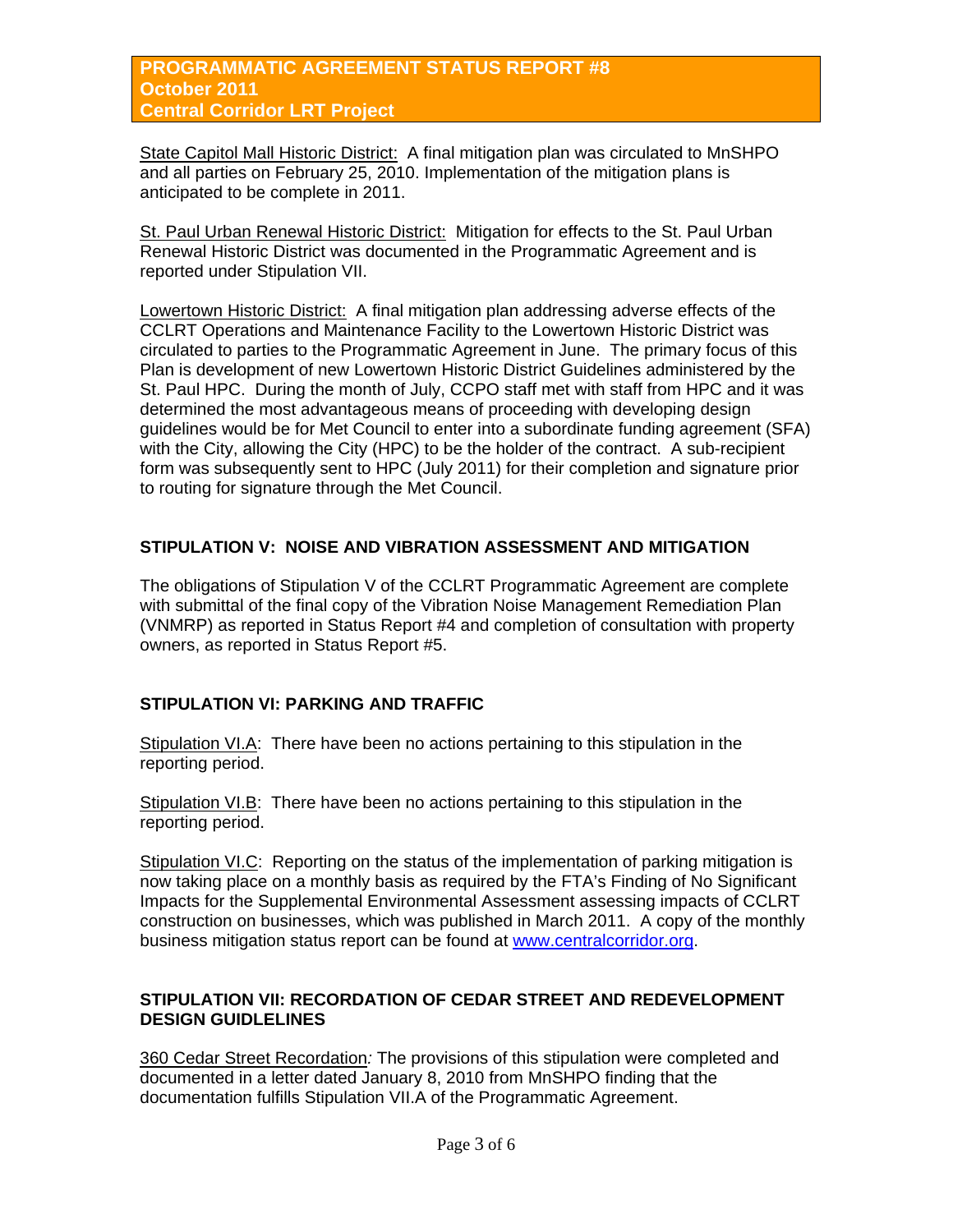Design Guidelines for  $4<sup>th</sup>/5<sup>th</sup>/Minnesota/Cedar streets block: There have been no$ actions pertaining to this stipulation in the reporting period.

#### **STIPULATION VIII: NATIONAL REGISTER NOMINATION FORMS**

The Met Council published a Request for Proposals in late July 2011, seeking to engage a qualified consultant to prepare National Register Nomination forms for the properties listed in this stipulation of the Programmatic Agreement. Proposals were due from consultants in September 2011. Staff from HPC and MnDOT Cultural Resources Unit was invited to serve on the evaluation panel. Upon receipt of proposals and upon initial evaluation by Met Council procurement staff, it was determined that all proposals received included cost proposals that exceeded the initial cost estimate prepared by Met Council. For this reason, and under FTA procurement rules, the procurement was deemed to be a failed procurement. Met Council will have to re-initiate the procurement process, upon preparation and approval of a refined project cost estimate.

#### **STIPULATION IX: PUBLIC EDUCATION**

Stipulation IX.A: There have been no actions pertaining to this stipulation in the reporting period.

Stipulation IX.B: There have been no actions pertaining to this stipulation in the reporting period.

Stipulation IX.C: The obligations of Stipulation IX.C of the CCLRT Programmatic Agreement are complete with submittal of a final scope of work for public education activities in February 2010.

#### **STIPULATION X: PUBLIC INFORMATION AND INVOLVEMENT**

Stipulation X.A: All documents developed as part of implementing the stipulations in the Programmatic Agreement, copies of status reports, and other documentation are being made available at [www.centralcorridor.org](http://www.centralcorridor.org/).

Stipulation X.B: No objections have been noted during this reporting period.

#### **STIPULATION XI: PROTECTION MEASURES**

As reported in Status Report #4, a final copy of the Construction Protection Plan (CPP) was distributed to all parties to the Programmatic Agreement in May 2010. During this reporting period, Civil East (construction of LRT tracks, reconstruction of roadways and sidewalks, LRT station construction, etc. in St. Paul) and Civil West (similar activities as Civil East, but in Minneapolis) contracts were initiated and several meetings were held with both contractors to review the measures contained in the CPP (and contained in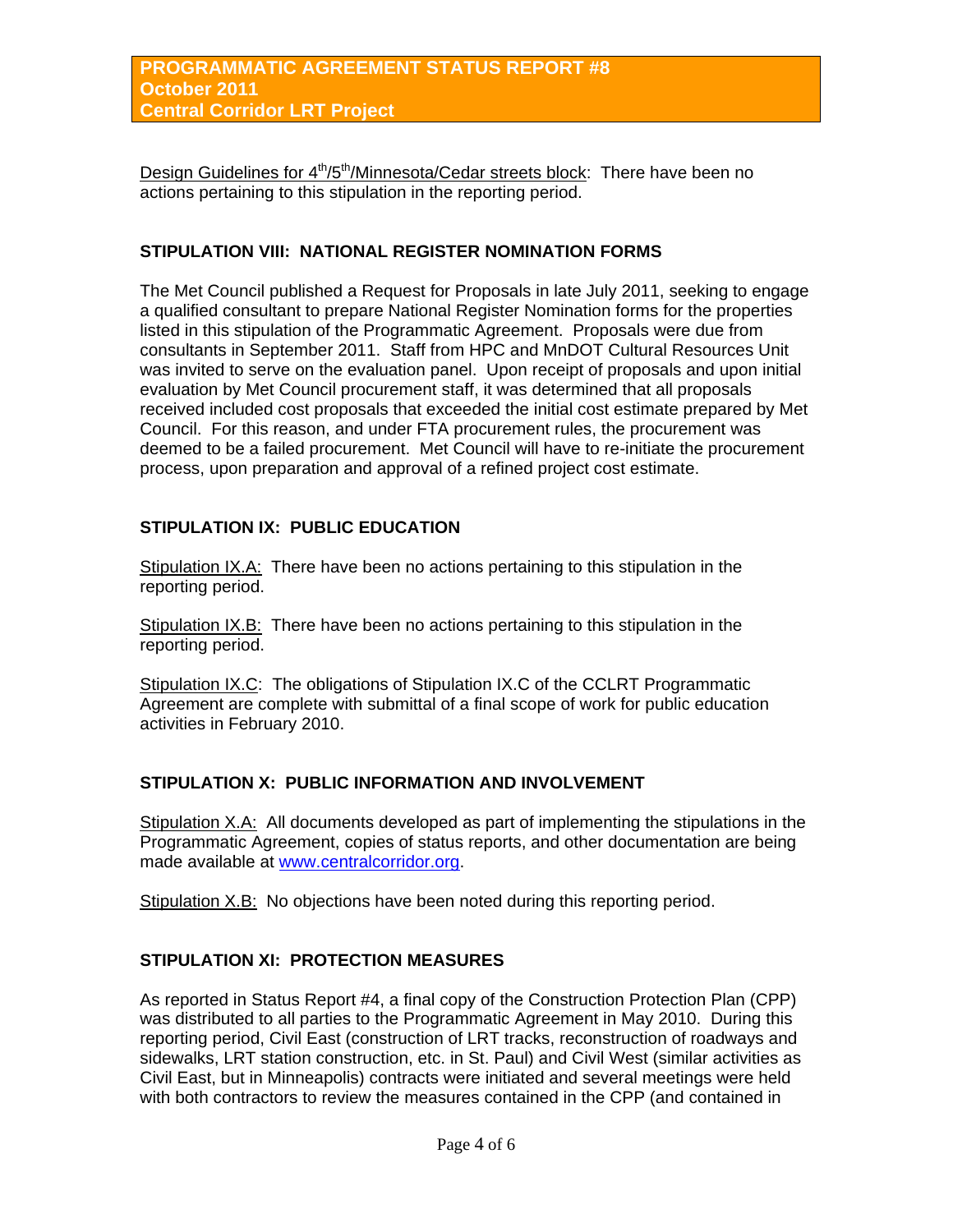contract specifications) (Stipulation XI.B). Vibration monitoring and reporting (on a weekly basis) will take place throughout the duration of vibration-intensive construction activities for these construction contracts.

#### **STIPULATION XII: PROJECT MODIFICATIONS**

Mn/SHPO staff and other parties to the Programmatic Agreement (HPC) were notified by Met Council staff in July 2011 of a proposed change to intertrack fencing placed in the Lowertown Historic District and in the University-Raymond Commercial Historic District. At a subsequent meeting between MnSHPO and HPC, Met Council staff provided prototypes of the original bollard (as included in final design plans) and the new bollard type. After discussion of the matter, it was determined by MnSHPO staff and HPC that more review and study would be required to ensure the proposed modification would not result in adverse effects. Met Council staff subsequently determined they would not pursue further the proposed project modification, and that the intertrack fence bollards installed would be as originally planned.

#### . **STIPULATION XIII: PROJECT DISCOVERY**

There have been no actions pertaining to this stipulation in the reporting period.

#### **STIPULATION XIV: QUARTERLY REPORT ON AGREEMENT IMPLEMENTATION**

This is the eighth quarterly report prepared on the status of implementation of Central Corridor LRT Programmatic Agreement stipulations.

#### **STIPULATION XV: STANDARDS**

All work carried out pursuant to the Programmatic Agreement has been carried out consistent with the requirements noted in this stipulation.

#### **STIPULATION XVI: DISPUTE RESOLUTION**

There have been no disputes requiring resolution in the reporting period.

#### **STIPULATION XVII: AMENDMENTS**

There have been no requests, nor any preparation of, amendments to the Programmatic Agreement during the reporting period.

#### **STIPULATION XVIII: TERMINATION OF AGREEMENT**